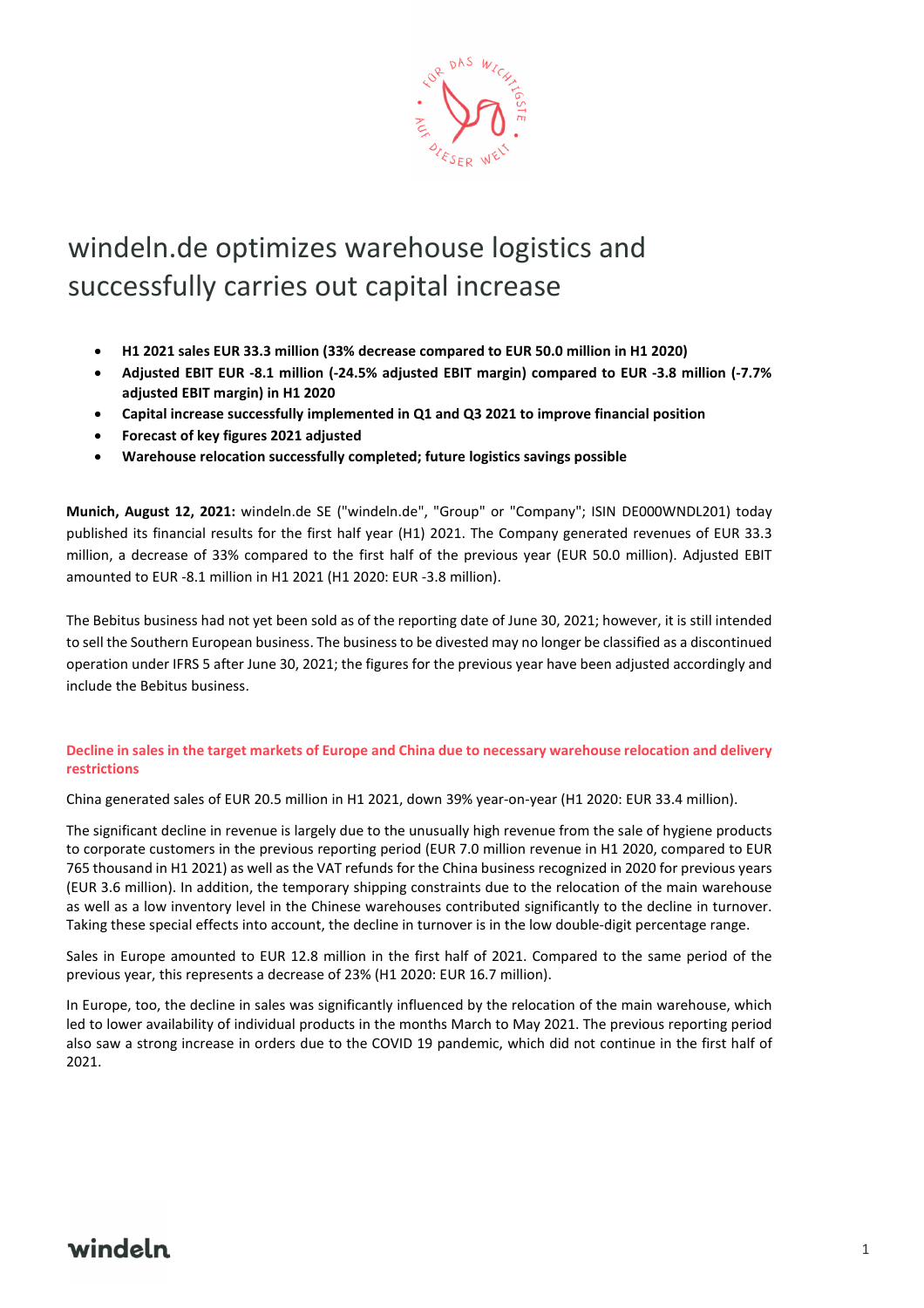

#### **Reduced sales volume in China had a negative impact on earnings**

Gross profit margin decreased to EUR 5.3 million in the first half of 2021 (H1 2020: EUR 11.4 million). In the second quarter of 2020, the gross profit margin was EUR 7.0 million compared to EUR 2.4 million in the second quarter of 2021.

Marketing costs recorded a slight increase from 3.1% of sales in the first half of 2020 to 4.5% in the current year.

The necessary warehouse relocation and the resulting increase in costs due to double stock management, combined with the reduced sales volume in the reporting period, are reflected in the fulfillment costs. These fell by 27 % to EUR 2.9 million (H1 2020: EUR 3.9 million), a smaller decrease compared to the decline in sales, and thus represent a slightly higher share as a percentage of sales in the first half of 2021 of 8.7 % (H1 2020: 7.9 %), which is also due to an increased share of end customer business in total sales compared to the previous year.

The significantly reduced sales volume ultimately also leads to an operating contribution margin at overall Group level of EUR 446 thousand, which thus corresponded to 1.3% of sales in the first half of 2021. In the previous reporting period, an operating contribution margin of EUR 6.5 million (13.1% of total sales) was recorded.

In China, the contribution margin recorded a significant decline from EUR 6.6 million in the first half of 2020 to EUR 886 thousand in the reporting period. This development goes hand in hand with the significant decline in sales in the China segment and is also reflected in Europe during the reporting period - here, the operating contribution margin also developed negatively from EUR -75 thousand in the first half of 2020 to EUR -440 thousand in the first half of 2021.

Adjusted other selling and administrative expenses represented 25.8% of sales in the first half of the year (H1 2020: 20.7 %) and thus amounted to EUR 8.6 million (H1 2020: EUR 10.4 million). The percentage increase in adjusted other selling and administrative expenses is mainly attributable to the decline in sales volumes in the reporting period.

The Group's reported EBIT declined to EUR -8.1 million (-24.5% margin) in the first half of 2021 compared to EUR -3.8 million (-7.7% margin) in the first half of 2020. In the second quarter of 2021, EBIT amounted to EUR -4.1 million (Q2 2020: EUR -472 thousand).

#### **Negative net result for the period characterizes the first half of the year**

In the first half of the year, a cash outflow of EUR -7.3 million was recorded, which was mainly influenced by the negative result for the period. Net working capital decreased by EUR 788 thousand to EUR 1.4 million in the first half of 2021 (December 31, 2020: EUR 2.2 million; June 30, 2020: EUR 10.1 million). The reason for this is primarily a decrease in inventories and advance payments made.

The target of achieving break-even on the basis of adjusted EBIT in 2022 is still considered realistic. A prerequisite for achieving break-even on the basis of adjusted EBIT 2022 is additional liquidity to finance the build-up of inventories.

### windeln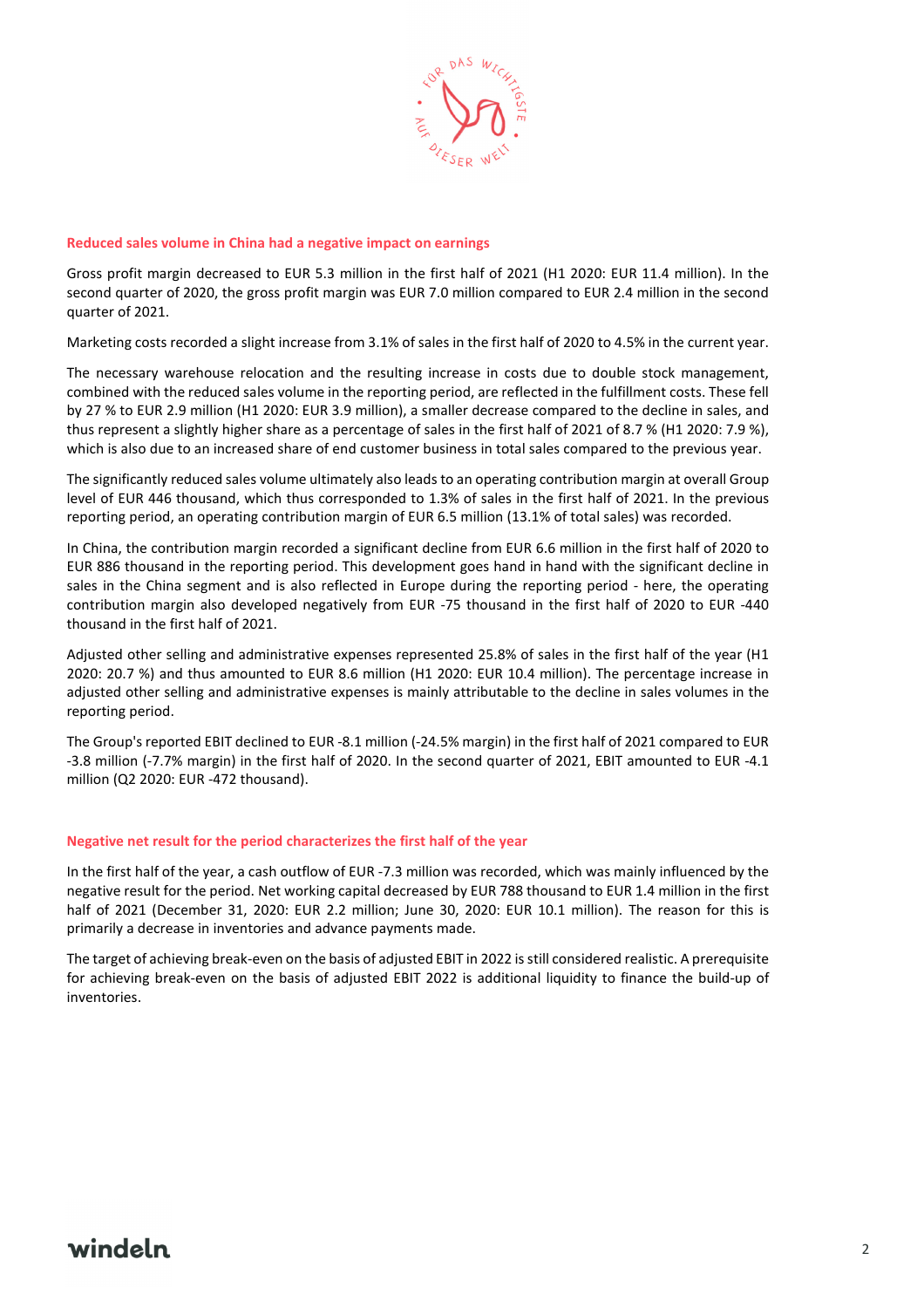

#### **Adjusted forecast for 2021**

Due to the significant decline in sales in the first half of the year, the Management Board is adjusting some of the forecasts made in the 2020 Annual Report.

The Management Board forecasts to recover part of the sales losses in the second half of the year and expects slight growth for the full year 2021. The slight increase in the average order value originally forecast is corrected due to the higher share of direct deliveries from the local Chinese storage locations. From now on, a slight decline is assumed for the full year. Furthermore, contrary to the original forecast, a significant year-on-year deterioration in the contribution margin is expected due to the decline in sales in the China segment, with the result that the contribution margin as a percentage of total sales will also deteriorate noticeably in 2021. The decline in sales in the China segment also impacts the original forecast of a strong improvement in adjusted EBIT as a % of sales, so a significant deterioration is expected for the second half of the year. Cash outflow should be significantly reduced overall in 2021, but the low level of net working capital as of June 30, 2021, means that cash outflow for the full year 2021 is forecast to be significantly higher in the double-digit million range.

The main focus will continue to be on achieving company-wide liquidity protection and profitability.

The partially adjusted guidance therefore does not affect Management Board's expectations of reaching the break-even point on the basis of adjusted EBIT in 2022, assuming additional liquidity to finance the build-up of inventories.

#### **Successful capital increases in Q1 and Q3**

In March 2021, a capital increase of EUR 1.1 million was successfully completed. On June 15, 2021, a further increase in share capital was resolved. The capital increase of EUR 4.5 million was entered in the commercial register on July 13, 2021 and is therefore not yet visible in the balance sheet as of June 30, 2021. The newly raised capital serves to secure windeln.de's liquidity and to implement further measures to reduce costs and increase efficiency.

Matthias Peuckert, CEO of windeln.de, states: *"After some special effects that positively influenced sales in the first half of 2020, the limitations on shipping due to the relocation of the central warehouse in Europe compounded the discontinuation of these special effects. However, the strategy and our expectations for further business development remain unchanged. We are confident of achieving sustainable and profitable growth in the long term. We have been able to secure the Group's liquidity, primarily through the successfully completed capital increases, and thus take advantage of the strategic opportunities of market growth in China and the expansion of new distribution channels, so we expect a significant increase in sales in the second half of the year."* 

Nikolaus Weinberger, former CFO of windeln.de, has left the company effective March 31, 2021. His duties will henceforth be assumed by Matthias Peuckert. The Management Board and Supervisory Board of windeln.de SE would like to express their sincere thanks for the cooperation to date and wish him all the best for the future.